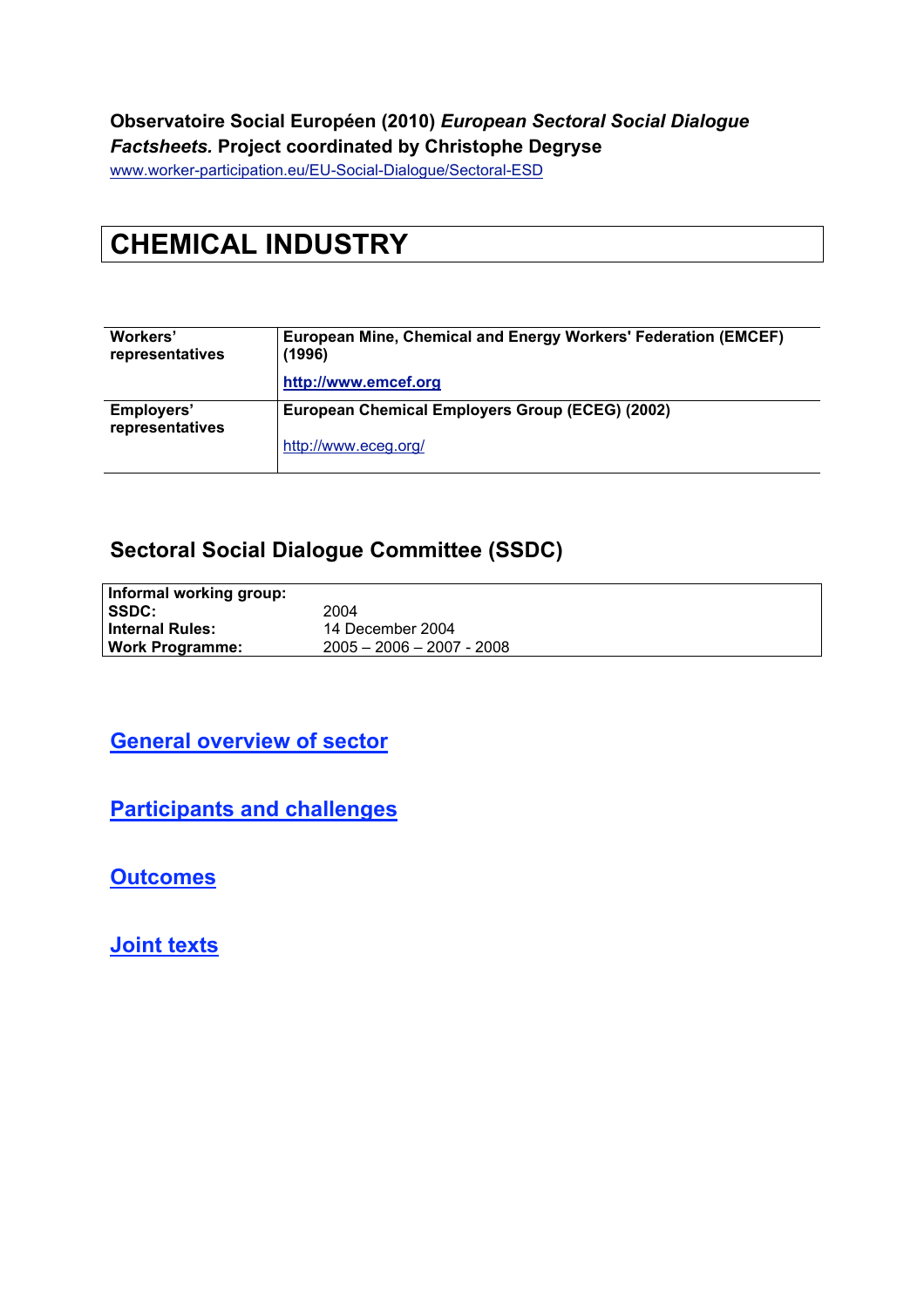### **GENERAL OVERVIEW OF SECTOR**

**The European chemical industry is the second largest industrial sector in the EU (after the automotive sector) and the world's number-one market. It employs two million workers directly and generates a huge number of subcontractors and indirect jobs.**

The chemical industry features prominently among Europe's exports: its 28% share of global production makes the EU the world's biggest chemical-producing area. The sector encompasses various types of activity, which can be distinguished as follows:

- heavy chemicals, which include inorganic chemicals (production of chlorine, sodium, fertilisers, sulphuric acid, etc.) and organic chemicals (petrochemicals, plastics, synthetic rubber, etc.);
- fine chemicals, where more complex molecules are manufactured from heavy chemicals; this requires more intensive research and development (including the active ingredients of medicines);
- speciality chemicals: detergents, soaps, paints, varnishes, cosmetics, cleaning products, glues, etc.;
- pharmaceuticals: the use of active ingredients manufactured from fine chemicals.

These different business areas are confronted by a variety of challenges, especially in terms of research and development, innovation (e.g. bio- and nano-technologies) and markets. From a socio-economic perspective, the sector faces a slowdown in the growth of demand in the EU, increasing demand in Asia (with some relocation of firms), burgeoning production costs and an ever tighter regulatory environment.

The chemical sector is composed of both large multinational conglomerates (Bayer, BASF, L'Oréal, etc.) and small and medium-sized businesses. According to CEFIC statistics, the EU chemical industry comprises about 27,000 firms, 96% of which have fewer than 250 employees and may thus be regarded as small and mediumsized enterprises (SMEs). Just 4% of European firms employ more than 250 employees, but they generate 70% of total sales.

Europe's chemical and pharmaceutical companies employ about 1.9 million workers in total (1.2 million for chemicals; 700,000 for pharmaceuticals). Most of these jobs are highly skilled, and the workers are, on average, better paid than those in other industrial sectors. Nevertheless, the overall trend for the past ten or so years has been for employment in Europe to decline.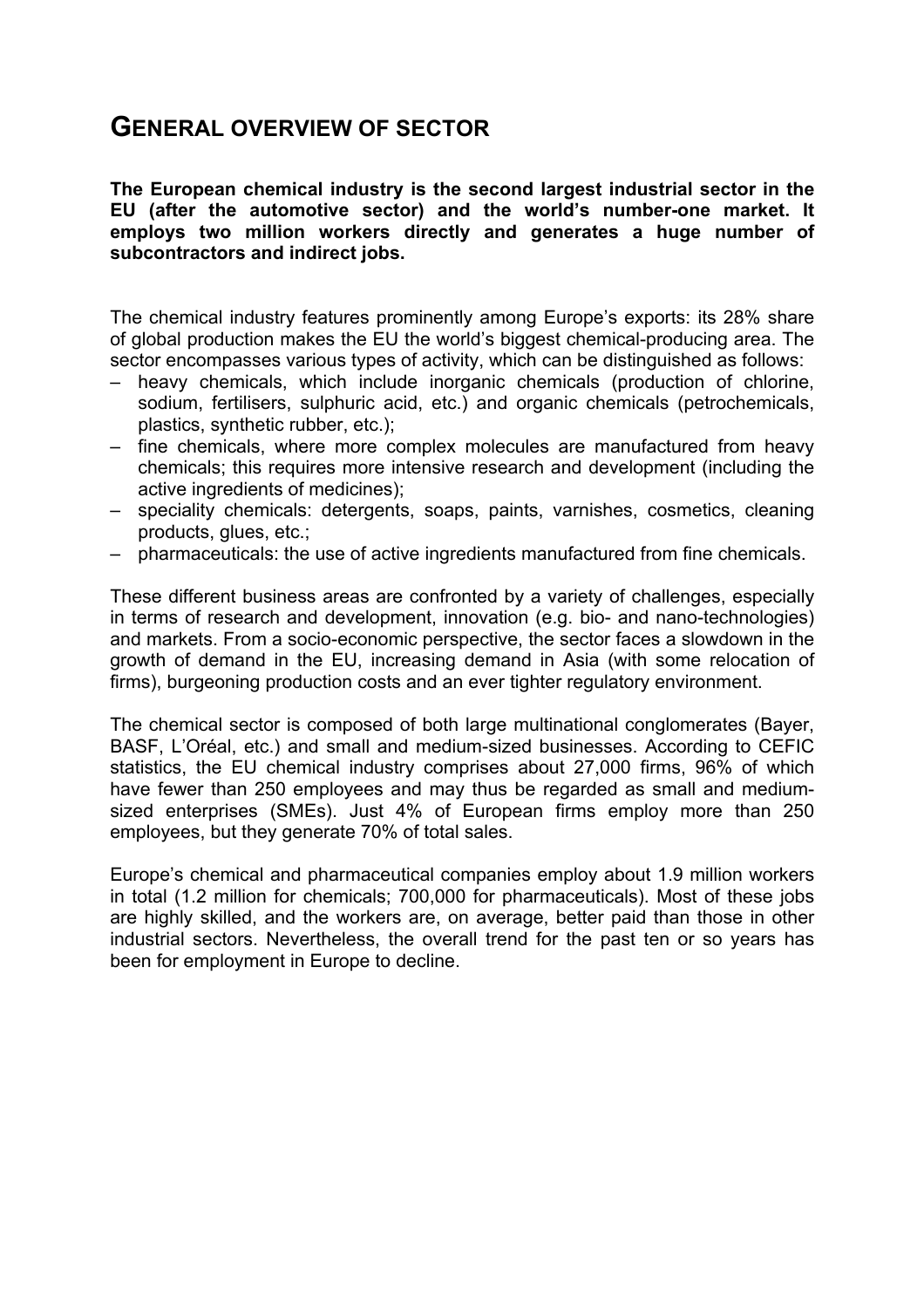### **PARTICIPANTS AND CHALLENGES**

**Unlike the metalworking industry, the chemical sector does not really have a "national" tradition of sectoral social dialogue. The diversity of companies in the sector - petrochemicals, plastics, pharmaceuticals, fertilisers, paints, etc. tends in fact to mean that social dialogue focuses on the company level rather than that of the sector as a whole.**

European-level social dialogue came about belatedly, mainly owing to the fact that the European employers' industrial organisations and CEFIC, the European Chemical Industry Council, (deliberately) refrained from adopting a mandate to discuss social issues with the trade union organisation EMCEF. The union side, for its part, became aware of European social challenges at a very early stage and began calling for the establishment of European social dialogue in the late 1980s. But it took a long time to persuade the employers to engage in negotiations.

Having learnt its lessons from an initial dialogue with the PVC industry (a social dialogue forum was set up in 2000), EMCEF devised a strategy for gradually guiding the employers' organisations towards social dialogue. Under pressure from various factors, CEFIC decided in January 2002 to set up the European Chemical Employers Group (ECEG), which can be regarded as the "social arm" of CEFIC. It is responsible for social matters and for relations with the sector's trade unions.

The first joint declaration between EMCEF and the ECEG was concluded in December of that same year. Given that European Commission initiatives concerning the chemical industry have a social impact, these bodies became keen to expand their lobbying activities. That is what happened in 2003, when some major European industrial initiatives were unveiled. The REACH legislative proposal in particular, which has a social dimension, made the employers realise how useful it could be to embark on sectoral social dialogue, geared primarily towards lobbying. In addition to REACH, health and safety matters already featured on the agenda, for example through the Responsible Care programme. This was a voluntary initiative, coordinated by CEFIC, aimed at improving the industry's performance in the fields of safety at work and environmental safety, thereby protecting employees, nearby homes and businesses, consumers and the environment. It was the subject of a memorandum of understanding between the social partners in February 2003.

The Sectoral Social Dialogue Committee for the chemical industry was at last formally established in 2004. Seven new joint texts have been adopted since then, relating chiefly to issues such as social dialogue, health and safety, training and skills and, more recently, the EU Greenhouse Gas Emission Trading Scheme (since the chemical industry is very energy-intensive), as well as restructuring (in the light of the economic crisis that erupted in 2008).

Some trade union organisations affiliated to EMCEF have been attempting since 2006 to add to this agenda the topics of occupational diseases in the sector (and other sectors downstream of the chemical industry, such as hairdressing and beauty care) and accidents at work. The SSDC work programme for the period 2007-2008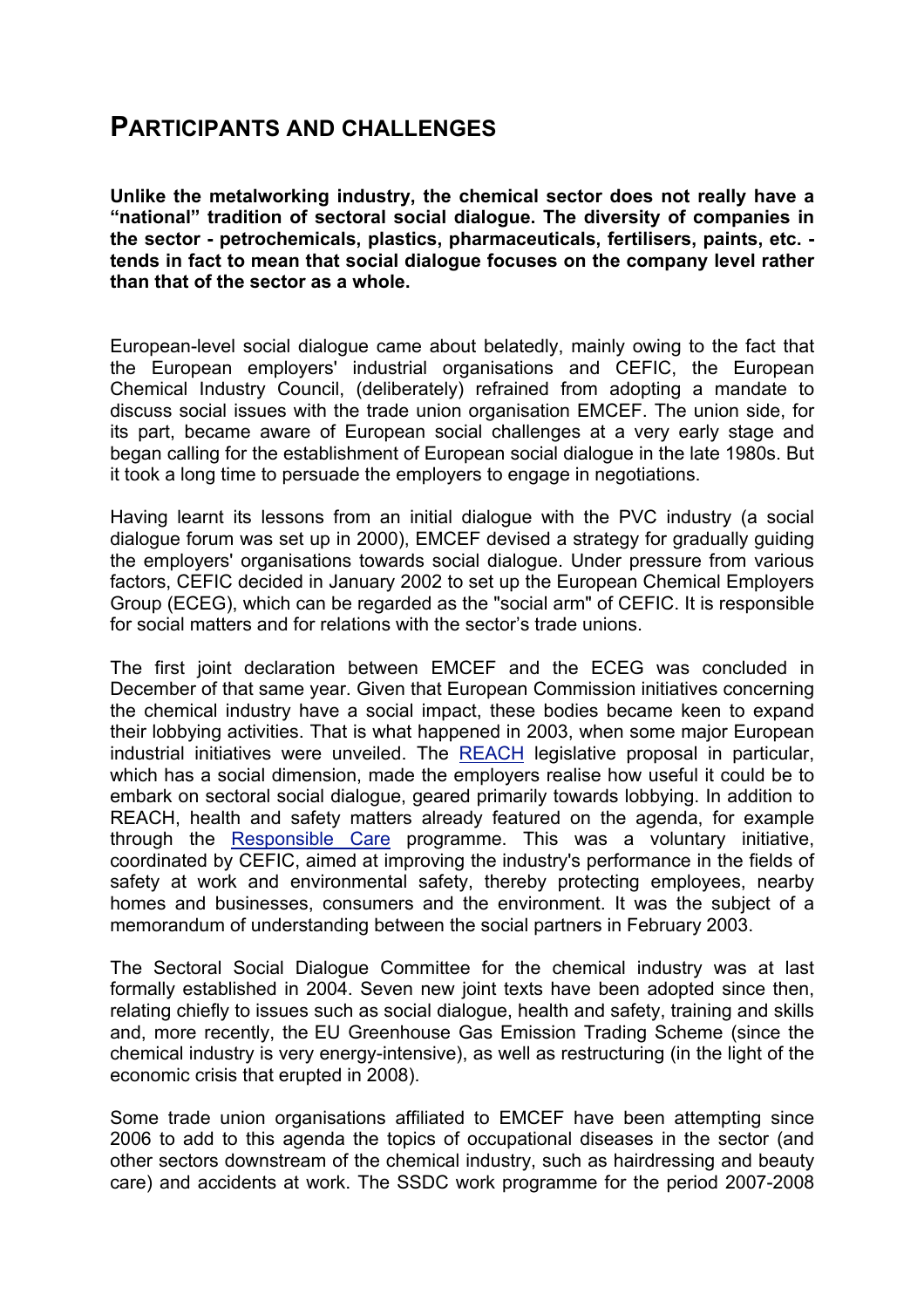emphasised three main areas: industrial policy, competitiveness and jobs; education, training and lifelong learning; health and safety (the Responsible Care programme).

It should also be pointed out that EMCEF has set up its own collective bargaining committee in order to have a means of comparing the provisions of national collective agreements. Nevertheless, it would seem that the establishment of this committee has not so far been a key factor in the development of social dialogue in the sector.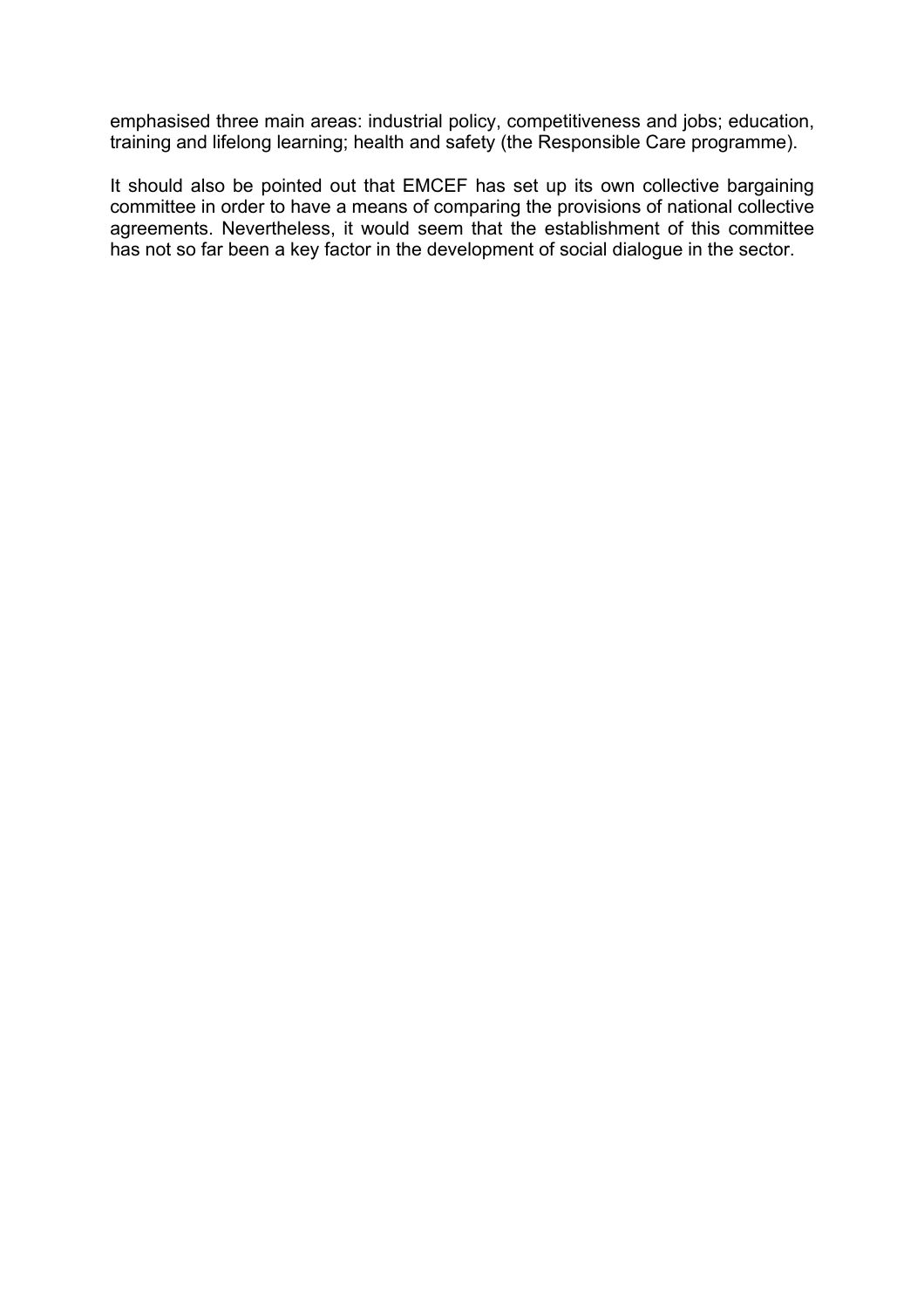### **OUTCOMES**

**Under the SSDC rules of procedure adopted in 2004, social dialogue in this sector remains subject to considerable restrictions: it must not interfere in national industrial relations, it must not generate an additional level in the negotiation of collective agreements, and nor must it serve as an appeal body for the national social partners.**

Sectoral social dialogue in the chemical industry explicitly rules out all mechanisms that would place companies or employees under any direct obligations. It is regarded by the employers more as a tool for lobbying the European institutions on sectoral policy matters (e.g. REACH; the Emission Trading System), whereas some of the trade unions affiliated to EMCEF would also like it to develop into a forum for issuing reciprocal commitments (on occupational diseases, social responsibility, etc.).

Under these circumstances, deemed by some to be too restrictive, certain players on the union side - both European and national - are trying to launch initiatives and proposals addressed directly to the European institutions (e.g. on the "cosmetics" directive) and to the major industrial conglomerates in the sector (e.g. the "Wittenberg" process in Germany, the attempt to negotiate a framework agreement on European social responsibility with the French conglomerate L'Oréal).

One might wonder, moreover, whether the strategy of the major chemical giants is geared more to the possibility of signing international framework agreements than towards overall sectoral social dialogue. Indeed, of the 60 or so international framework agreements logged by the ETUI, 12 were in the chemical sector (ICEM) and 8 of those involved European multinationals in the sector.

It has to be admitted that, despite the major developments that have occurred since the turn of the millennium, genuine European sectoral social dialogue based on reciprocal commitments is still a long way off in the European chemical sector owing to reservations on the part of the employers.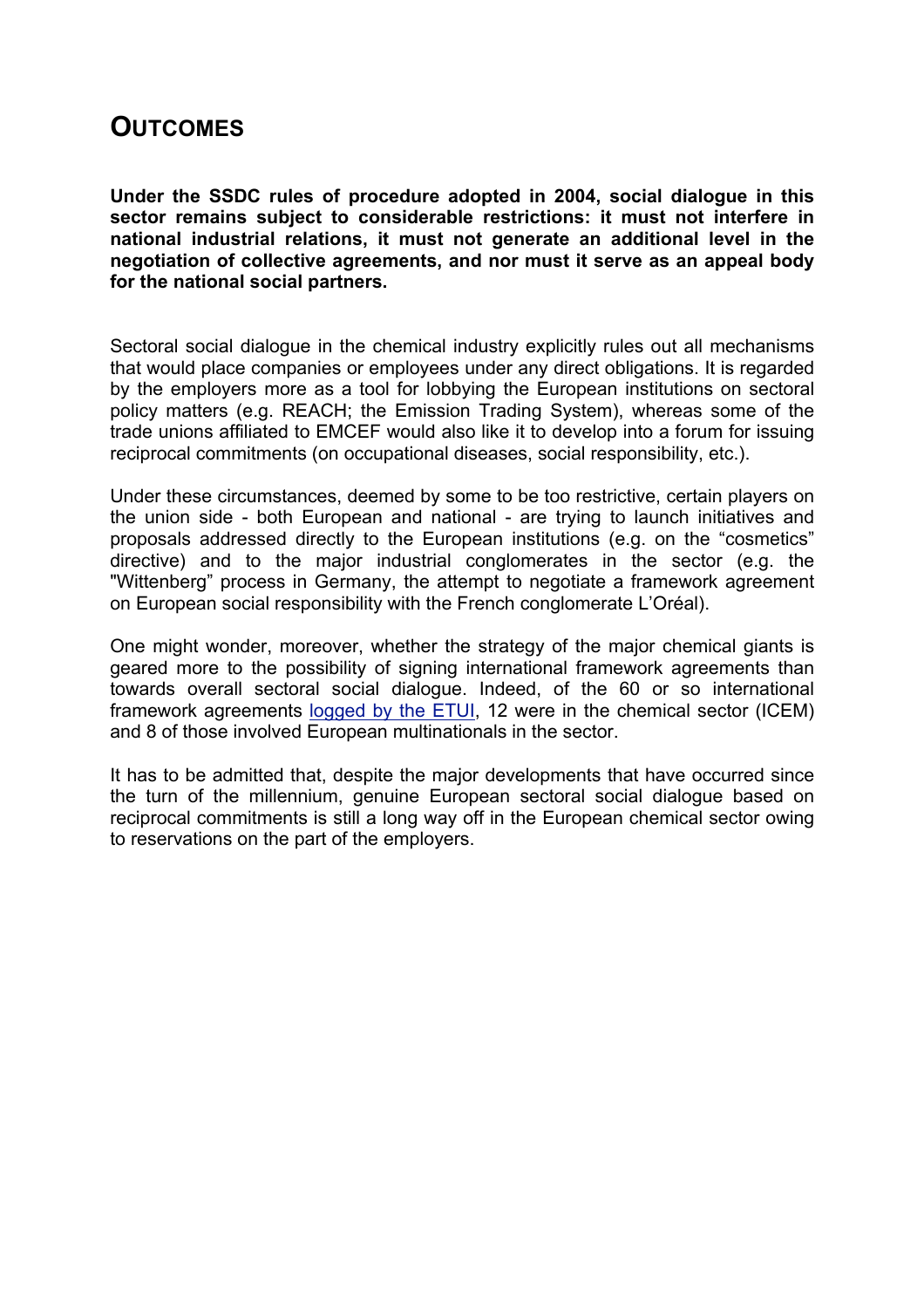## **JOINT TEXTS**

**The "chemical industry" sectoral social dialogue has resulted, since 2002, in the adoption of 13 joint texts.**